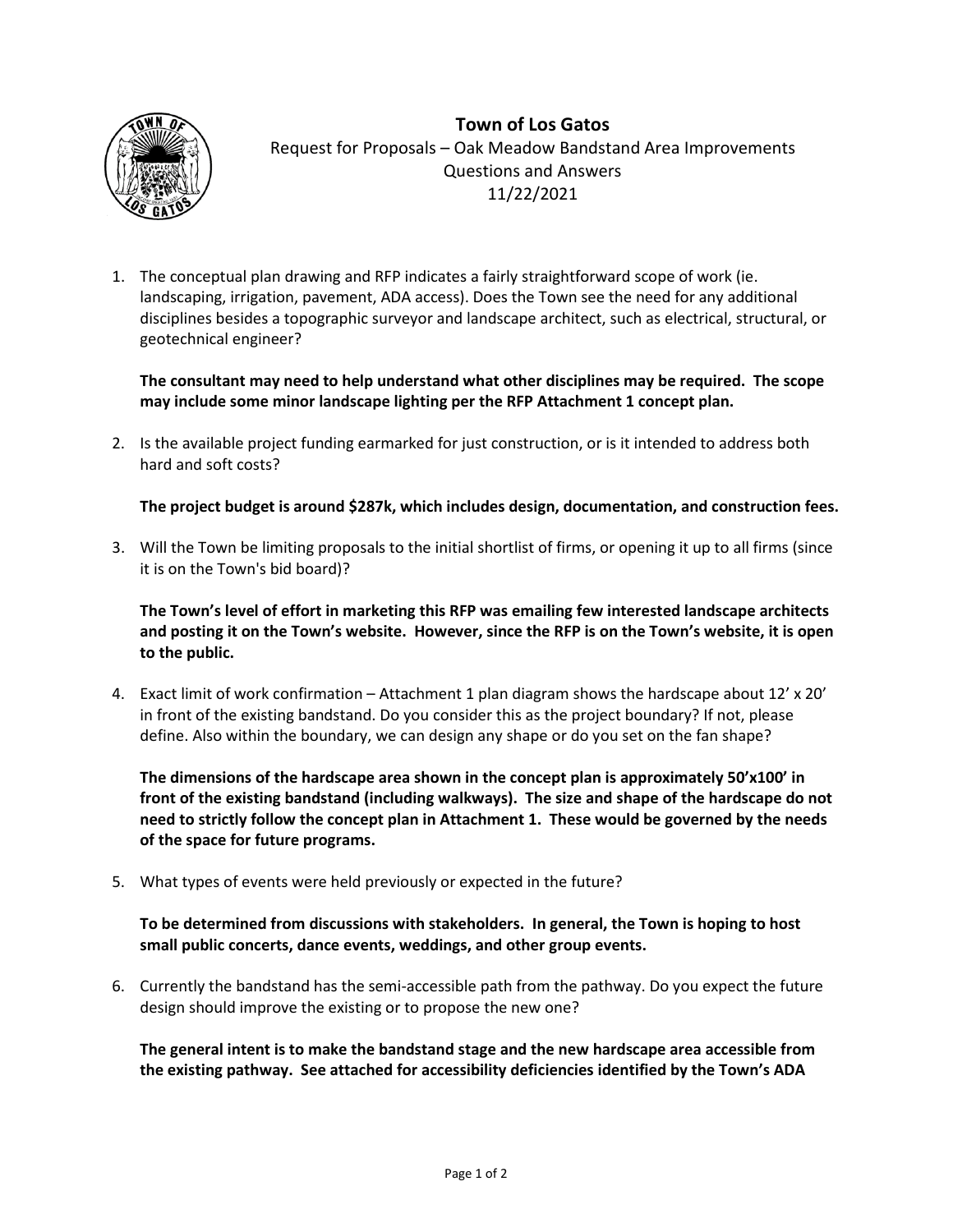## **consultant. If addressing issues with the rail and steps prove to be too difficult as part of this project, the Town may address them as a separate project.**

7. We saw the plant edging at 4 corners, and attachment 1 plan shows keeping those. Are you still planning to keep/ renovate/ improve the existing planting area? If so, is there an existing irrigation system or do we need to add?

#### **The Town would consider the consultant's recommendation related to corner planter space.**

8. Should we expect all design and documentation fees, construction fees and any other town soft costs within the sum of grant fund and additional local fund? Or these funds would be only for the construction fees?

### **The project budget is around \$287k, which includes design, documentation, and construction fees.**

9. Our company is owned and operated by owners only, so currently we do not have Worker's Comp as our insurance agent said this is for the company with employees. Do you think we can waive this quinquereme? If not, we can always go back to our insurance agent to add the policy.

#### **Please include this request in the cover letter. The Town has allowed such waiver in past projects.**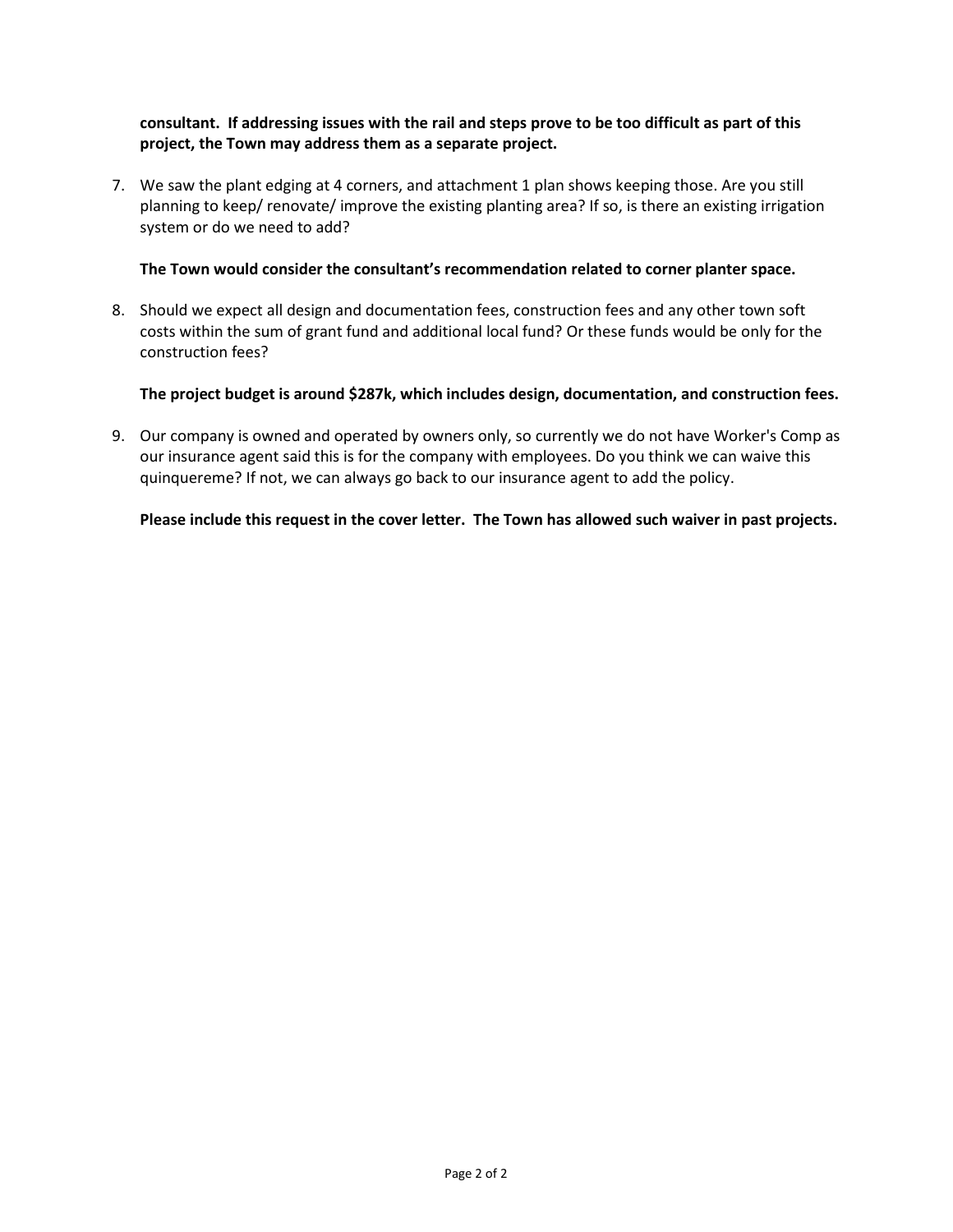# **Path of Travel : Walking Surface Cross Slope**

**Path Through Single Family Picnic Area Exterior Walkway**

## **Finding**

There are cross slopes greater than allowed on the primary path of travel.

**On-Site Finding** 3.60 percent for 75.00 feet

#### **Recommendation**

Provide a compliant path of travel.

Recommendation Up to 2.08 percent



**Record Number** 20038

# **Path of Travel : Change in Level**

**Path to Bandstand Change in Elevation**

### **Finding**

There is a change in elevation greater than recommended value.

**On-Site Finding** 0.62 inches

#### **Recommendation**

Ensure that the change in elevation is within the recommended value.

Recommendation Up to 0.25 inches

**Code Reference** ADA 303, 403.4, CA 11B-303,403.4

**Record Number** 20082



Disability Access Consultants, LLC (DAC) 1-800-743-7067 Page 40 of 119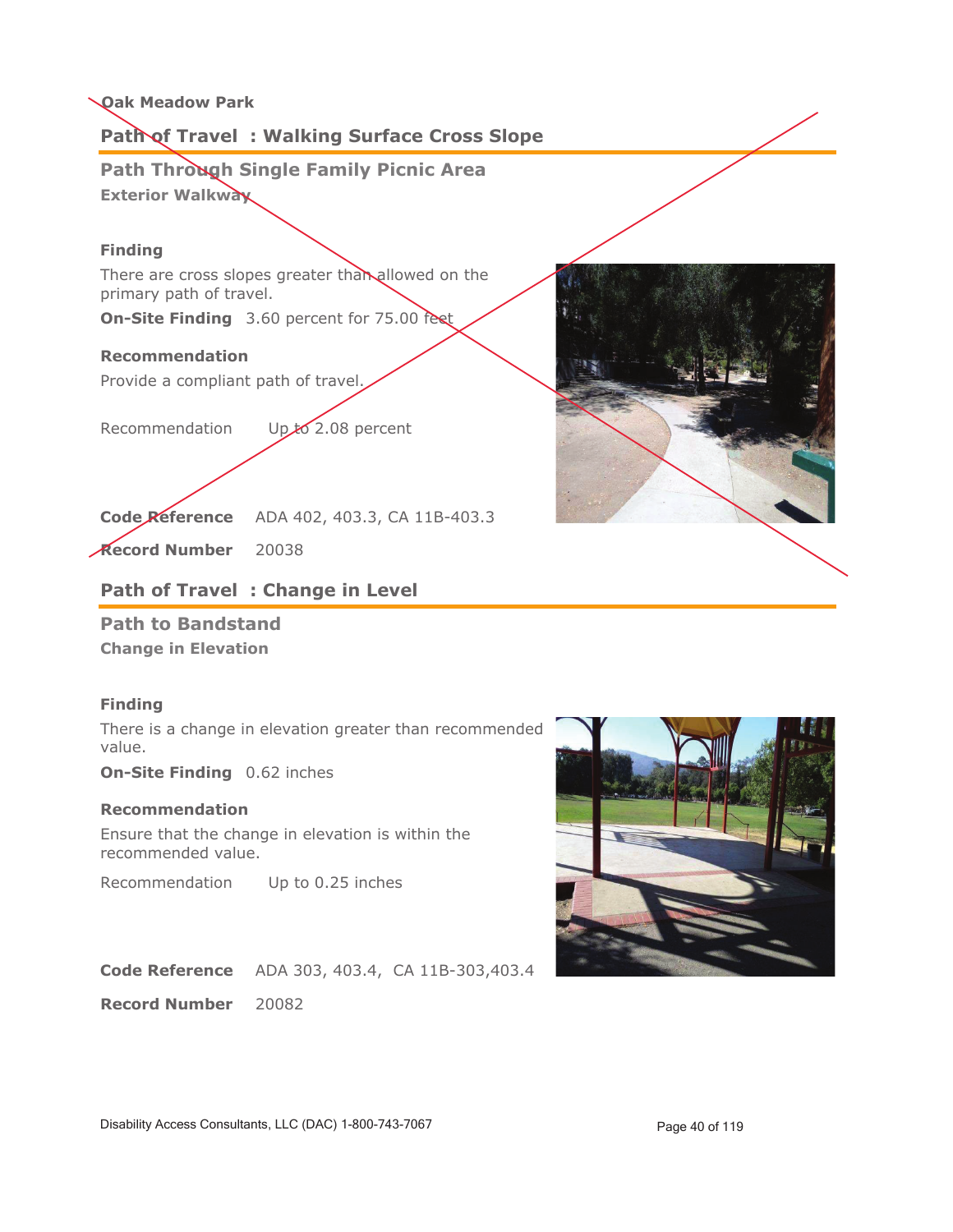# **Stairs : Risers Height**

# **East Stairs to Bandstand Run 1**

## **Finding**

The height of the risers are not uniform.

**On-Site Finding** Not Uniform

## **Recommendation**

Modify or replace the stairs to provide uniform riser height.



Code Reference ADA 504, CA 11B-504.2

**Record Number** 20060

# **Stairs : Risers Striping Width**

**East Stairs to Bandstand**

**Run 1**

## **Finding**

There is detectable striping affixed to each tread of the stairway, however the strips do not contrast in color from that of the treads or are not at least two inches in width.

**On-Site Finding** 1.00 inches

## **Recommendation**

Replace the detectable striping on each tread of the stairway with detectable striping that clearly contrasts in color and is at least 2 inches in width placed no more than 1 inch from the tread nose or landing.

Recommendation 2.00 - 4.00 inches



Code Reference ADA 504, CA 11B-504.4

**Record Number** 20061

Disability Access Consultants, LLC (DAC) 1-800-743-7067 Page 47 of 119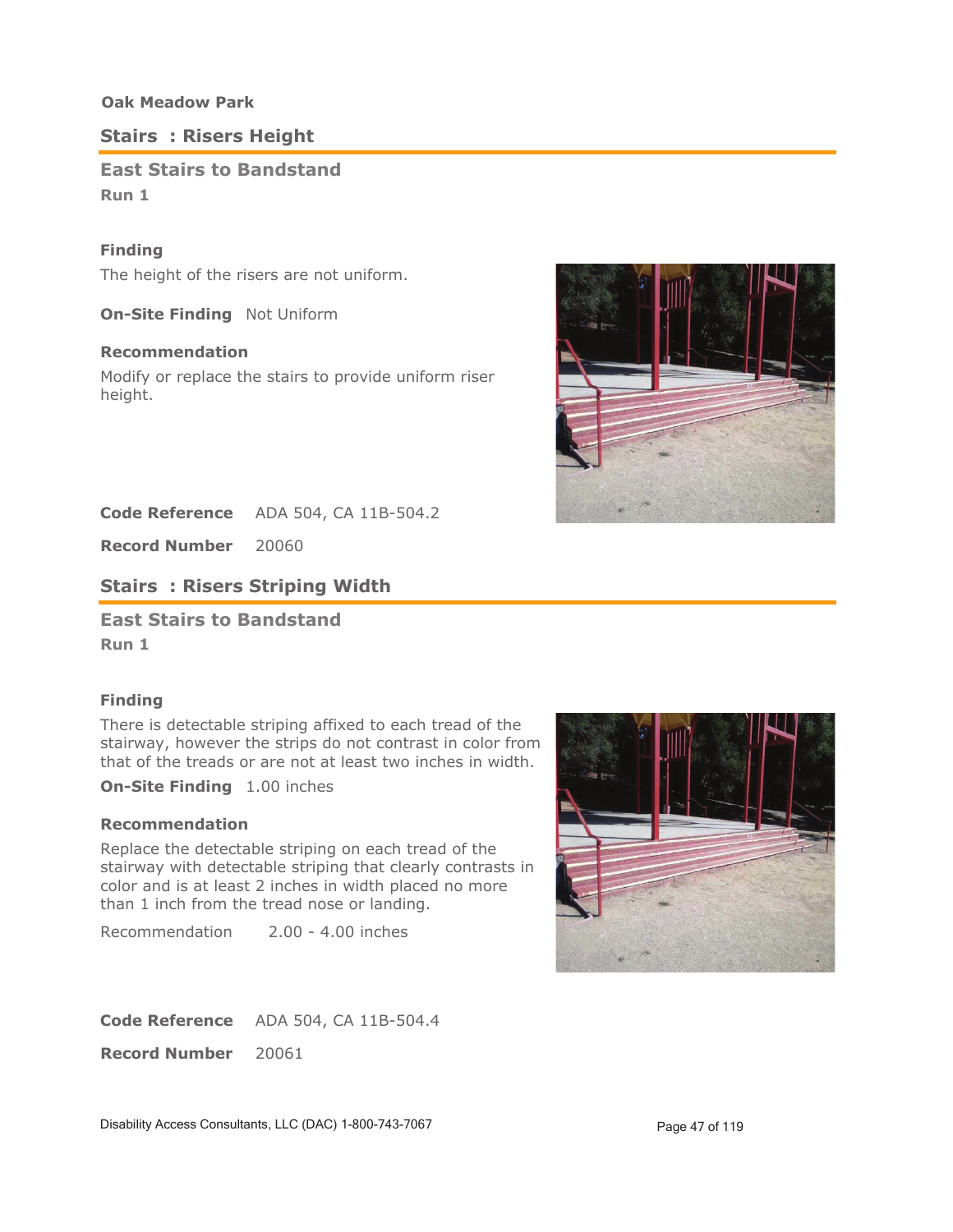## **Stairs : Handrail Diameter**

### **East Stairs to Bandstand Run 1 Left Handrail**

### **Finding**

The diameter of the handrails is not within the required range.

**On-Site Finding** 2.25 inches

#### **Recommendation**

Replace the handrails on each side to provide a smooth and continuous gripping surface diameter within the required range.

Recommendation 1.25 - 2.00 inches



ADA 505, 504.6, 505.7, CA 11B-505.7 **Code Reference**

**Record Number** 20062

## **Stairs : Handrail Diameter**

### **East Stairs to Bandstand**

**Run 1 Right Handrail**

### **Finding**

The diameter of the handrails is not within the required range.

**On-Site Finding** 2.25 inches

## **Recommendation**

Replace the handrails on each side to provide a smooth and continuous gripping surface diameter within the required range.

Recommendation 1.25 - 2.00 inches

ADA 505, 504.6, 505.7, CA 11B-505.7 **Code Reference**

**Record Number** 20063



Disability Access Consultants, LLC (DAC) 1-800-743-7067 Page 48 of 119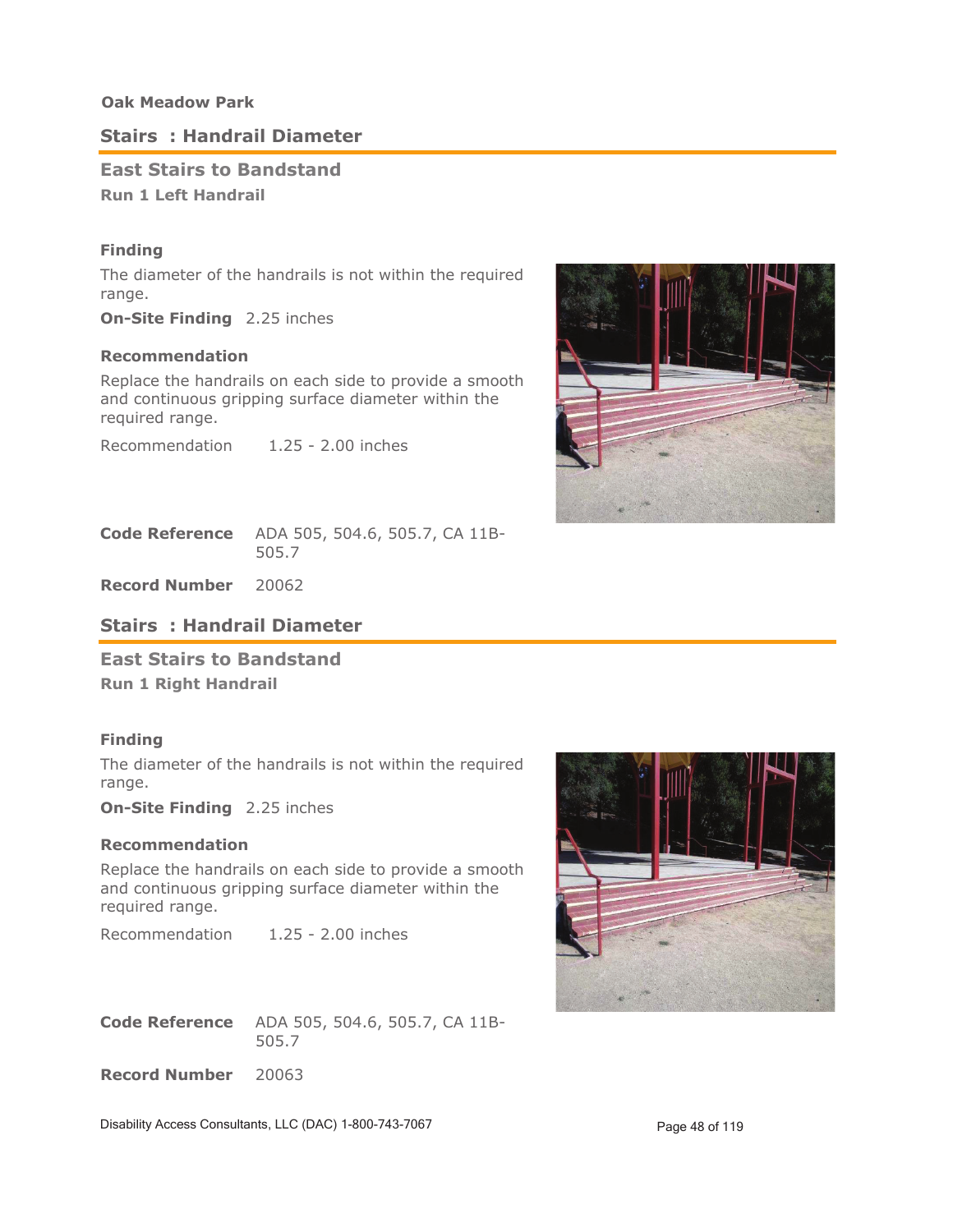# **Stairs : Risers Height**

# **North Stairs to Bandstand Run 1**

## **Finding**

The height of the risers are not uniform.

**On-Site Finding** Not Uniform

## **Recommendation**

Modify or replace the stairs to provide uniform riser height.



Code Reference ADA 504, CA 11B-504.2

**Record Number** 20042

## **Stairs : Riser Nosing Projection**

**North Stairs to Bandstand**

**Run 1**

### **Finding**

The projection of the nosing on the stairway is greater than required.

**On-Site Finding** See Above

## **Recommendation**

Modify the nosing on the stairway so that the nosing is curved or beveled and do not project more than required over the tread below.



Code Reference ADA 504, 504.5

**Record Number** 20041

Disability Access Consultants, LLC (DAC) 1-800-743-7067 Page 49 of 119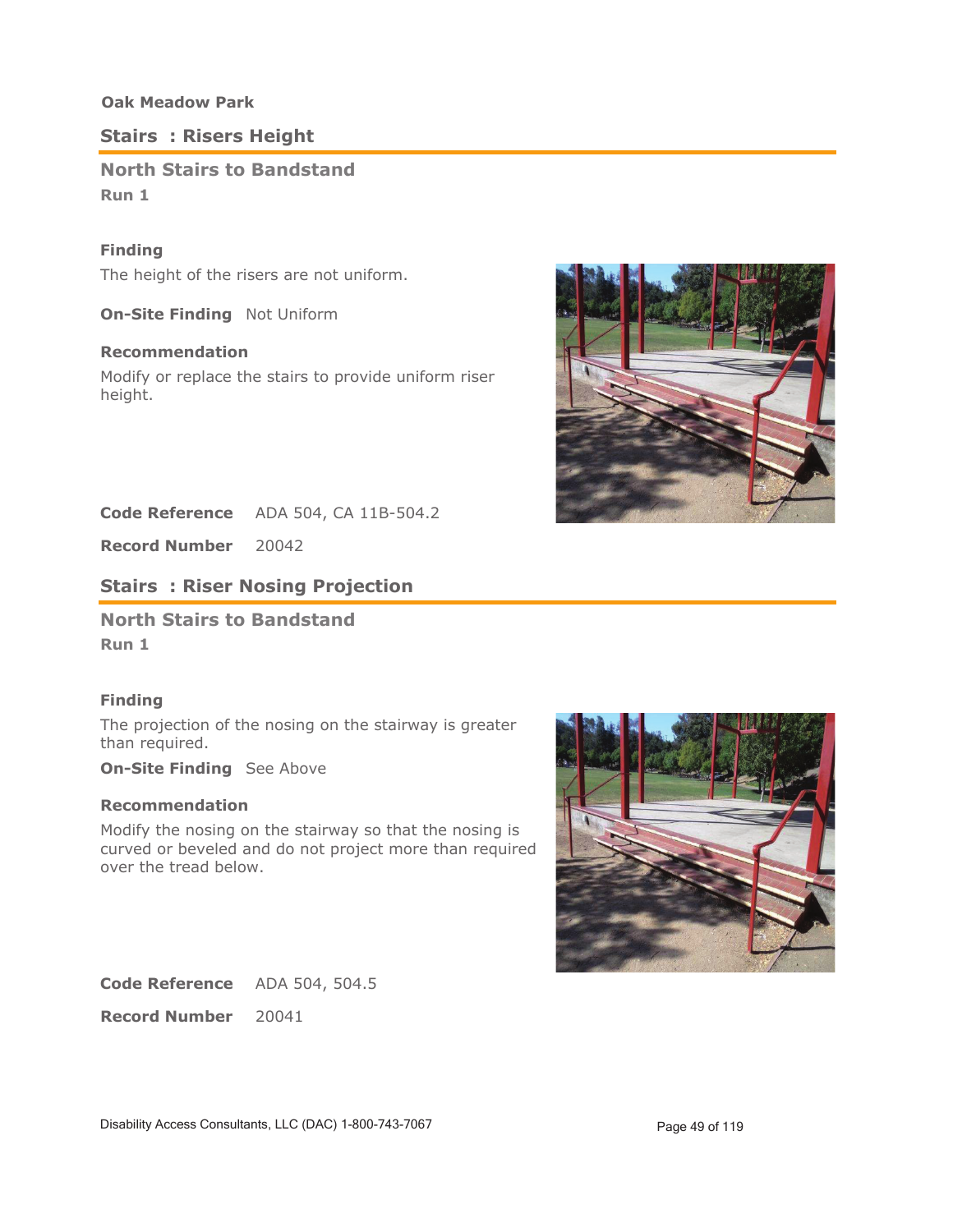## **Stairs : Riser Uniform Tread Depth**

**North Stairs to Bandstand Run 1**

### **Finding**

The treads do not have a uniform depth.

**On-Site Finding** See Above

#### **Recommendation**

Modify or replace the stairs to provide compliant treads.



**Code Reference** ADA 504.2, CA 11B-504.2

**Record Number** 20040

**Stairs : Risers Striping Width**

**North Stairs to Bandstand**

**Run 1**

### **Finding**

There is detectable striping affixed to each tread of the stairway, however the strips do not contrast in color from that of the treads or are not at least two inches in width.

**On-Site Finding** 1.00 inches

## **Recommendation**

Replace the detectable striping on each tread of the stairway with detectable striping that clearly contrasts in color and is at least 2 inches in width placed no more than 1 inch from the tread nose or landing.

Recommendation 2.00 - 4.00 inches



Code Reference ADA 504, CA 11B-504.4

**Record Number** 20043

Disability Access Consultants, LLC (DAC) 1-800-743-7067 Page 50 of 119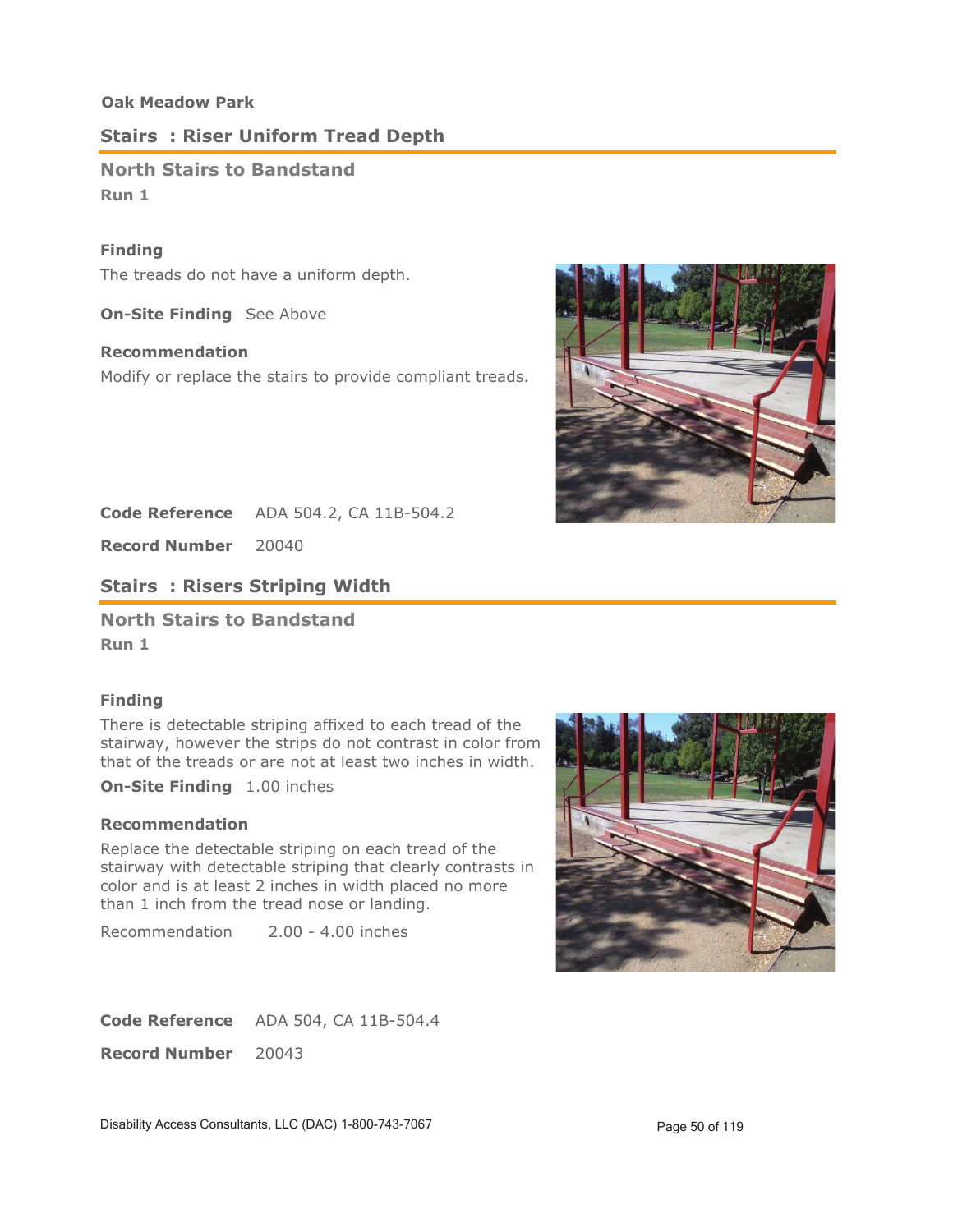## **Stairs : Handrail Diameter**

## **North Stairs to Bandstand Run 1 Left Handrail**

### **Finding**

The diameter of the handrails is not within the required range.

**On-Site Finding** 2.25 inches

#### **Recommendation**

Replace the handrails on each side to provide a smooth and continuous gripping surface diameter within the required range.

Recommendation 1.25 - 2.00 inches



ADA 505, 504.6, 505.7, CA 11B-505.7 **Code Reference**

**Record Number** 20044

## **Stairs : Handrail Diameter**

**North Stairs to Bandstand Run 1 Right Handrail**

#### **Finding**

The diameter of the handrails is not within the required range.

**On-Site Finding** 2.25 inches

#### **Recommendation**

Replace the handrails on each side to provide a smooth and continuous gripping surface diameter within the required range.

Recommendation 1.25 - 2.00 inches

ADA 505, 504.6, 505.7, CA 11B-505.7 **Code Reference**

**Record Number** 20045



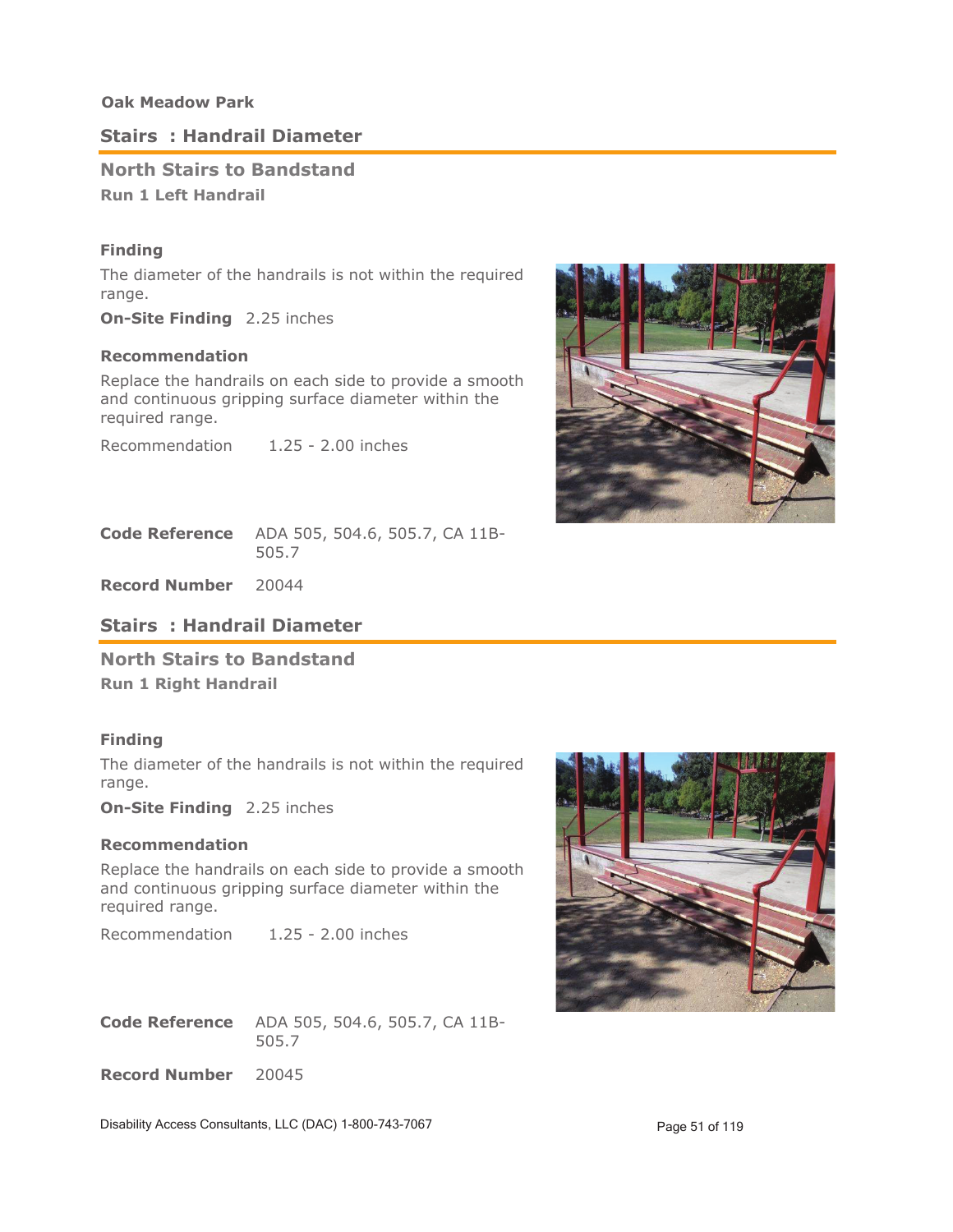# **Stairs : Risers Striping Width**

**South Stairs to Bandstand Run 1**

## **Finding**

There is detectable striping affixed to each tread of the stairway, however the strips do not contrast in color from that of the treads or are not at least two inches in width.

**On-Site Finding** 1.00 inches

#### **Recommendation**

Replace the detectable striping on each tread of the stairway with detectable striping that clearly contrasts in color and is at least 2 inches in width placed no more than 1 inch from the tread nose or landing.

Recommendation 2.00 - 4.00 inches



Code Reference ADA 504, CA 11B-504.4

**Record Number** 20055

## **Stairs : Riser Nosing Projection**

**South Stairs to Bandstand**

**Run 1**

### **Finding**

The projection of the nosing on the stairway is greater than required.

**On-Site Finding** See Above

#### **Recommendation**

Modify the nosing on the stairway so that the nosing is curved or beveled and do not project more than required over the tread below.



Code Reference ADA 504, 504.5

**Record Number** 20054

Disability Access Consultants, LLC (DAC) 1-800-743-7067 Page 52 of 119